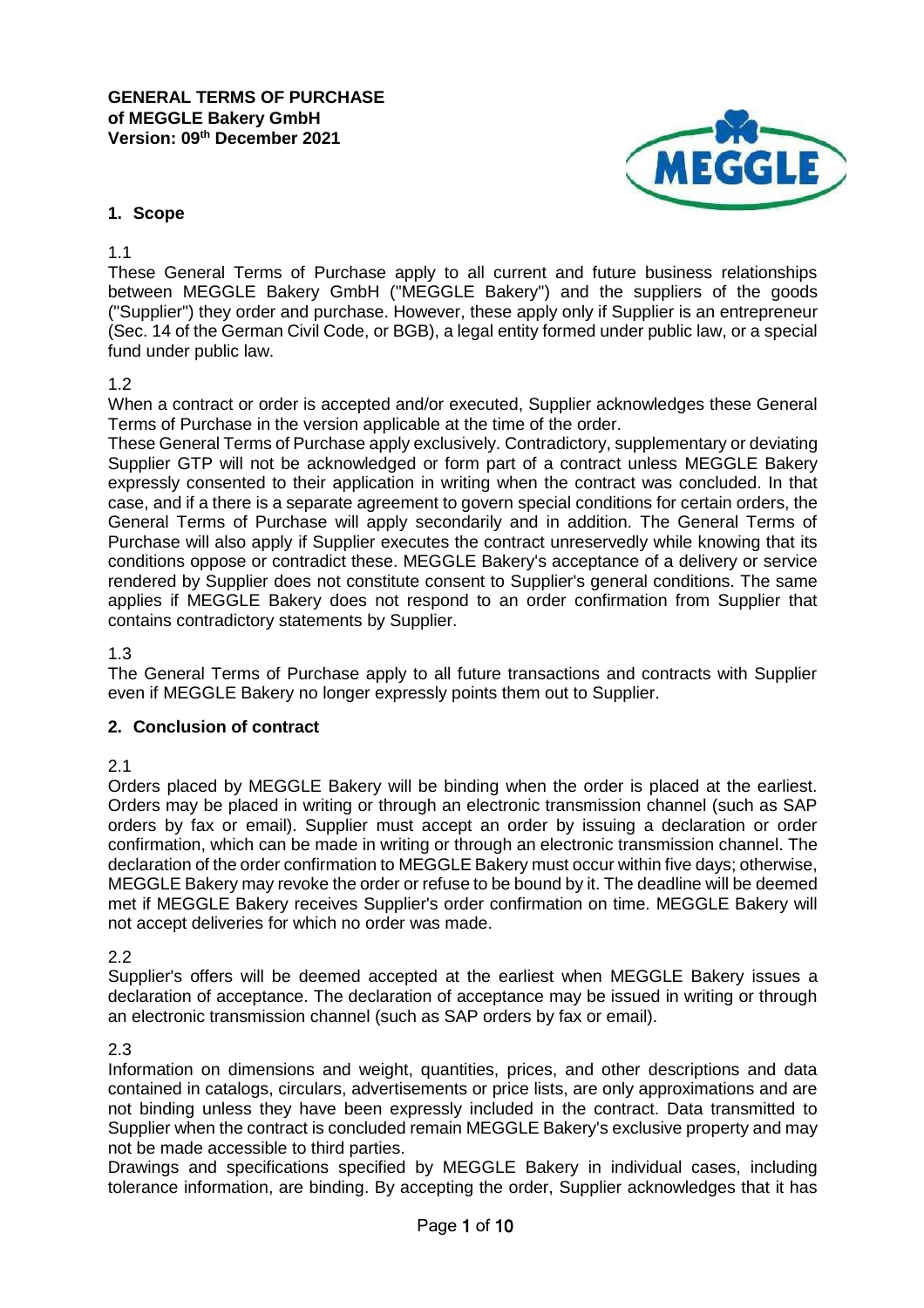understood the type of execution and scope of the service by viewing the available plans, drawings, and samples. Any documents, such as orders, drawings and plans submitted by MEGGLE Bakery, that contain obvious mistakes, incompletions, typing errors, and calculation errors will be nonbinding. Supplier shall inform MEGGLE Bakery of such errors so that the order can be corrected and placed again. This also applies to missing documents or drawings.

## 2.4

Deviations in quantity and quality compared with the text and content of the order, and subsequent contract amendments, will not be deemed agreed unless MEGGLE Bakery has expressly confirmed them in writing.

## 2.5

Drawings, illustrations, plans, calculations, instructions for performance, product descriptions, tools, samples, models, trademarks, packaging or the like, and finished and semifinished products provided by MEGGLE Bakery or manufactured on their behalf will remain MEGGLE Bakery's property and may not be delivered to third parties without MEGGLE Bakery's express written consent. All rights, in particular copyrights, hereto accrue to MEGGLE Bakery. Unless otherwise agreed in individual cases, the aforementioned documents and objects must be returned to MEGGLE Bakery unsolicited when the order has been filled. Products manufactured or marked with such manufacturing equipment, brands and designs may only be delivered to third parties with the express written consent of MEGGLE Bakery.

# **3. Terms of delivery**

## 3.1

The terms of delivery indicated in the order, which Supplier shall check carefully in advance, are binding. The delivery date will be deemed the day on which the goods are received by MEGGLE Bakery or by the receiving location specified by MEGGLE Bakery. If the delivery is made before the agreed delivery date, MEGGLE Bakery may refuse to accept the delivery and send it back at Supplier's cost and risk.

### 3.2

If Supplier does not render its service or not within the agreed supply period or if it falls into arrears, MEGGLE Bakery's rights - in particular the right to withdrawal from the agreement and damages - shall be based on the statutory directives. If Supplier defaults, Supplier shall pay compensation for all damages arising from the delay, including without limitation additional costs for a replacement delivery made by third parties. The regulations in Section 3.4 shall remain unaffected.

### 3.3

Supplier shall inform MEGGLE Bakery, without undue delay and at least in text form, if circumstances occur or become known to Supplier that mean the agreed delivery date cannot be met. Otherwise, Supplier may not refer to such circumstances later. If Supplier breaches that obligation, MEGGLE Bakery may assert claims for damages and withdraw from the contract.

### 3.4

If Supplier culpably defaults in delivery, MEGGLE Bakery is entitled to demand a contractual penalty of 0.2% of the delivery value according to the final invoice, per workday of delay or part thereof, but no more than 5% of the delivery value according to the final invoice in total. Further statutory claims may be asserted. The acceptance of a late delivery or service is not deemed a waiver of claims for compensation.

### 3.5

There is no obligation to pay the aforementioned contractual penalty, however, if the delay is caused solely by force majeure, or by other operational disruptions that are no one's fault, or that last or will probably last longer than 48 hours. In those cases, the delivery period will be extended by the duration of the impediment, but no more than four weeks plus a period for subsequent delivery. However, that extension will occur only if Supplier has fully complied with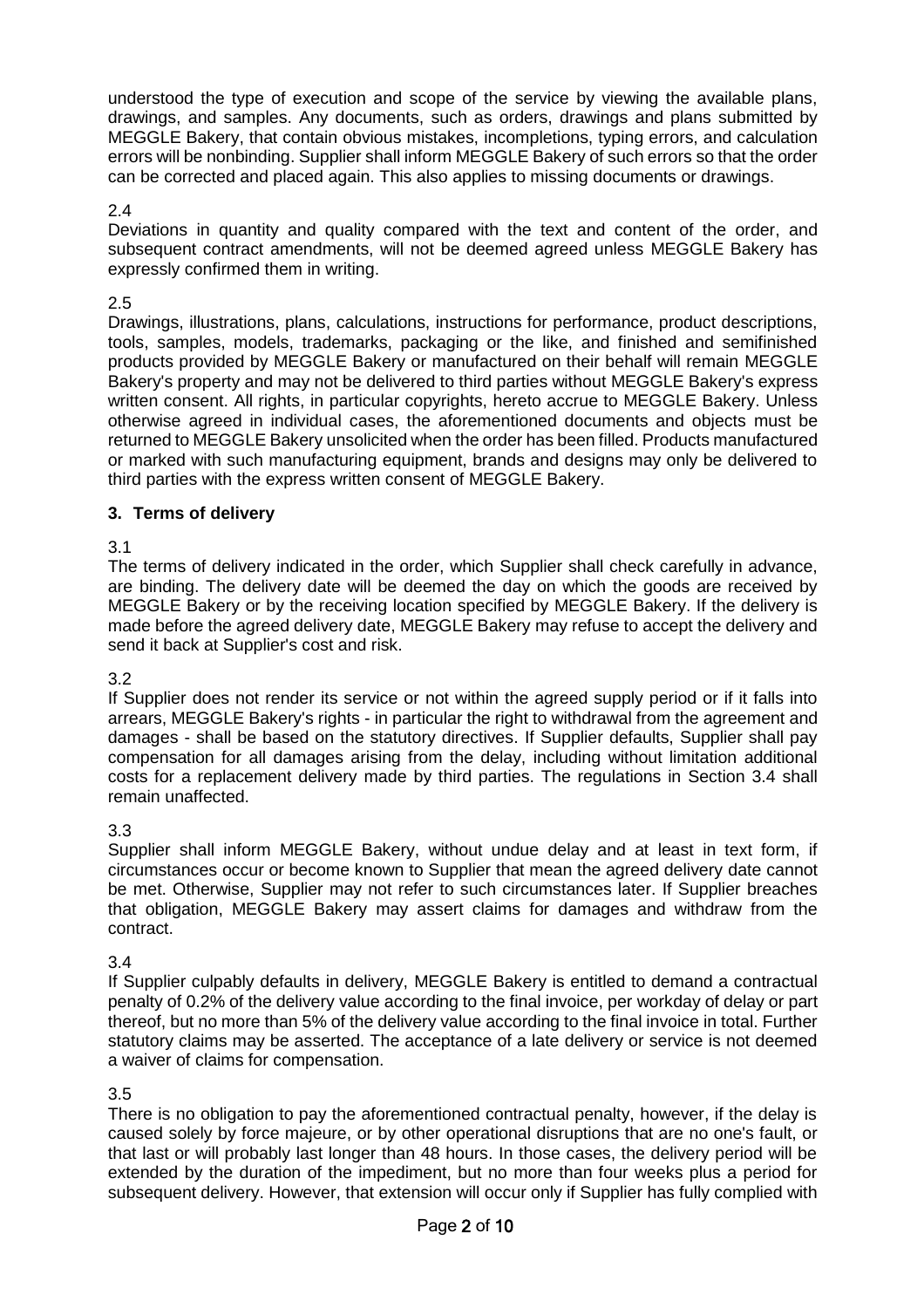its notification obligation under item 3.3.

# 3.6

If force majeure or other unforeseeable events prevents MEGGLE Bakery from accepting the ordered goods, the date of acceptance will be delayed by the duration of that impediment. Such events particularly include war, civil unrest, breakdowns caused by fire, water or storms, as well as labour disputes, pandemics, epidemics or plagues. If MEGGLE Bakery is thus impeded for a period of more than six months, MEGGLE Bakery may withdraw from the contract without entitling Supplier to assert claims for damages. This also applies to orders that Supplier has not yet processed by the date of withdrawal. Orders that Supplier has already started to fill, or has filled, will be settled as agreed.

# 3.7

MEGGLE Bakery shall accept excess deliveries of up to 3%. If Supplier makes an excess delivery of more than 3%, Supplier shall grant a price reduction of 35%.

MEGGLE Bakery will not accept short deliveries even if the goods have been inspected and approved.

## 3.8

MEGGLE Bakery may cancel the order if:

- Supplier transfers the production of the goods to a subcontractor or subsupplier without MEGGLE Bakery's consent, which must be given in at least text form, or production occurs at a production facility other than the one agreed with MEGGLE Bakery.
- The quality and workmanship of the sample do not meet MEGGLE Bakery's quality standard and technical requirements.
- The sample on which MEGGLE Bakery will perform quality control, to the extent agreed, is submitted late.
- Samples that were ordered separately are shipped late.

## **4. Documentation**

4.1

After the order has been placed, pursuant to item 2, and Supplier has received notification from MEGGLE Bakery about block quantities and scale division, Supplier shall confirm the delivery dates and order quantities in advance in writing.

4.2

An original and a copy of the respective invoice must be attached to each shipment unless collective invoicing has been expressly agreed.

Two copies each of delivery notes, packing slips, and analysis certificates are to be attached to each shipment. Those documents must contain:

- The order number and article number
- The quantity and quantity unit
- The remaining quantity for partial deliveries

4.3

For freight shipments, MEGGLE Bakery shall send a separate notice of shipment on the day of dispatch. Pallets must be labeled with EAN 128.

# **5. Prices**

5.1

The prices shown in the order are fixed prices. All prices shall be understood inclusive of statutory turnover tax if the latter has not been stated specifically. The price specifically includes costs for carriage paid freight, insurance, customs, packaging, and material testing procedures. Claims due to additional deliveries and/or services (e.g. assembly, installation) can be asserted only after the Parties have entered written agreements to commission those deliveries or services between the Parties. Otherwise, additional claims regarding the total price are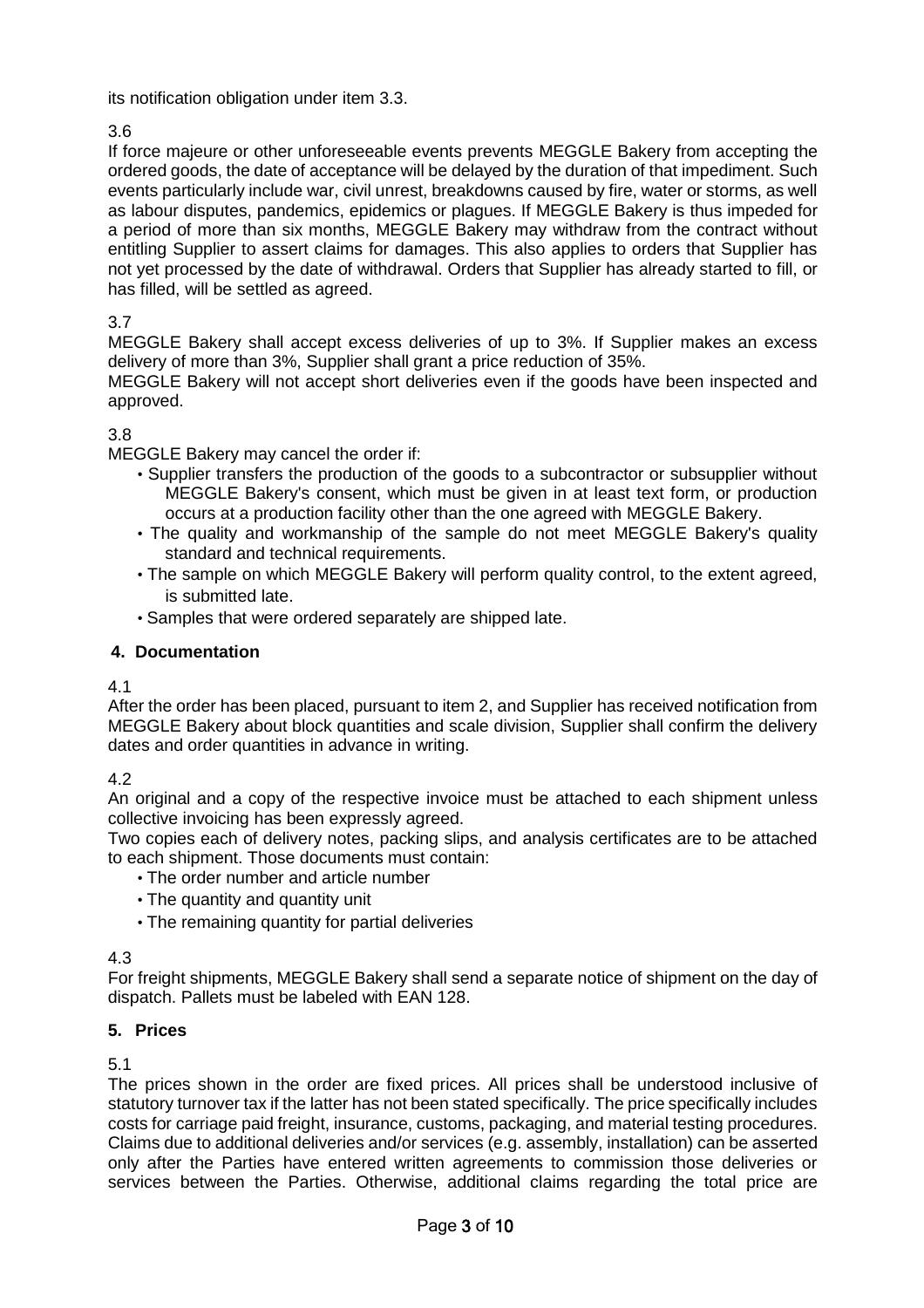## excluded.

5.2

Invoices are issued in euros, and payments must be made exclusively in euros.

5.3

Supplier shall not grant MEGGLE Bakery prices and conditions that are less favorable than those granted to other buyers, if and insofar as those other buyers are offering the same or equivalent conditions in the specific case.

# 5.4

The price includes packaging. If anything else is agreed by way of exception, packaging will be charged at cost. Supplier must select the packaging MEGGLE Bakery specifies and ensure that the packaging protects the goods from damage. If a return is made, at least two-thirds of the invoiced value must be credited. Supplier shall take back the transport packaging at no charge at MEGGLE Bakery's request.

# **6. Payment terms**

6.1

Payment and delivery must occur in the manner and at the time agreed by the Parties for the case at hand. Unless otherwise agreed on a case-by-case basis, payment must be made with a 2% discount within 14 days after delivery and receipt of invoice, or strictly net within 30 days. MEGGLE Bakery shall not owe maturity interest. The statutory directives shall apply to arrears in payment.

# 6.2

In principle, payment against an invoice is agreed.

6.3

A separate invoice must be issued for each order. Payment will not be made until defect-free goods or services have been completely received or rendered (incl. any acceptance which may have been agreed), and after receipt of the invoice, which must meet statutory requirements, especially those under the German Turnover Tax Act (UStG).

This applies mutatis mutandis to partial deliveries. Separate partial invoices must be attached to partial deliveries.

Regarding discount periods, MEGGLE Bakery will not bear the cost of any delays caused by incorrect or incomplete invoicing.

# 6.4

The invoice accompanying the goods must have the same value as the original invoice. Other invoices cannot be paid. The invoice must be sent to MEGGLE Bakery, Accounts Payable, Megglestraße 6-12, D-83512 Wasserburg, to ensure prompt payment.

# 6.5

Invoicing occurs every 14 days for collective invoices. Other charges, and cash expenditures, will be settled separately.

# 6.6

Supplier's receivables from MEGGLE Bakery may be assigned to third parties only with MEGGLE Bakery's consent. Payment must be made only to Supplier.

### 6.7

If MEGGLE Bakery does not respond to a Supplier invoice, this will not be deemed acknowledgment of that invoice even if Supplier has expressly requested that MEGGLE Bakery make such a statement.

### 6.8

MEGGLE Bakery is entitled to rights of setoff and retention as well as the objection of nonperformance of the contract to the full statutory extent. MEGGLE Bakery is in particular entitled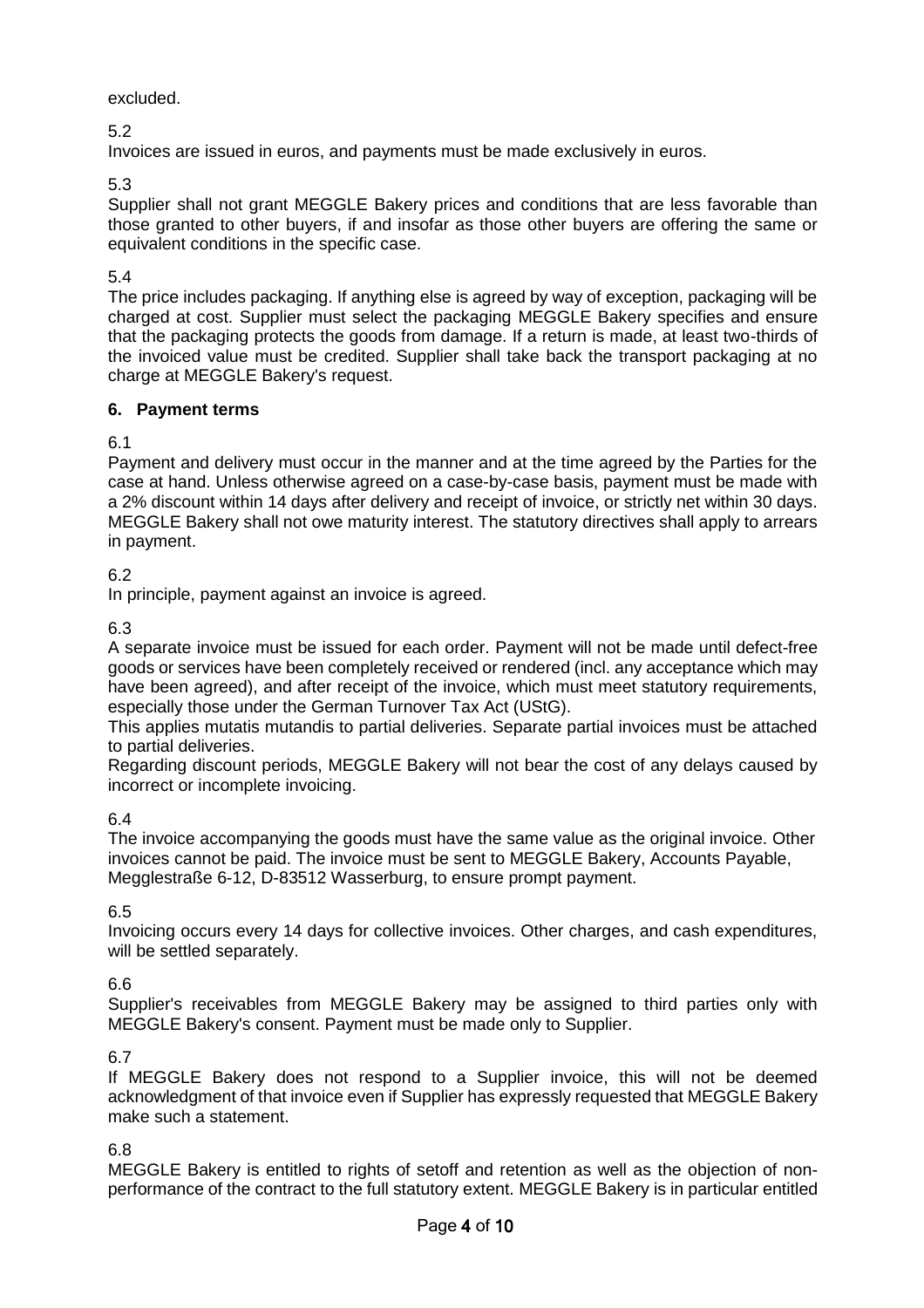to withhold its due payments as long as claims from incomplete or defectives services exist against Supplier. MEGGLE Bakery is further entitled to assign claims from this contract without Supplier's written consent. The supplier only has a right of setoff or retention on account of legally effective or undisputed counterclaims.

6.9

The payment deadline will be deemed to have been met if the bank receives the transfer order before the deadline expires; MEGGLE Bakery is not responsible for delays caused by banks involved in the payment process.

# **7. Quality assurance and control**

# 7.1

Supplier shall use all measures and equipment to guarantee the delivery of the consistent quality that MEGGLE Bakery has accepted.

# 7.2

MEGGLE Bakery is entitled to carry out production and final inspections, as well as quality inspections and controls, at its expense, during normal business hours, provided it gives prior notice. Supplier shall allow MEGGLE Bakery to inspect the operating and production facilities concerned, and the relevant documentation, by prior arrangement. Any defects detected in so doing will be recorded in writing, and Supplier shall remedy them without undue delay. Whether Supplier or its representative is present, the inspectors employed by MEGGLE Bakery must identify themselves on request.

# 7.3

MEGGLE Bakery may inspect each delivery through a sampling inspection. If the result is negative, MEGGLE Bakery is entitled to carry out an additional inspection. If the negative result is confirmed, the goods must be examined completely. Supplier shall bear the costs to that end.

7.4

MEGGLE Bakery points out that the products Supplier delivers must meet current applicable German legal requirements. By delivering the products, Supplier affirms that it has examined them appropriately and that they meet the applicable statutory requirements.

# **8. Transfer of risk**

Unless otherwise specified in individual supply contracts, the date on which risk is transferred will be established in accordance with the current applicable Incoterms of the International Chamber of Commerce. Unless otherwise individually arranged, the clause on delivery duty paid (Incoterms 2010) will apply. To the extent that acceptance has been agreed, it shall be decisive for the transfer of risk. In addition, the statutory directives of the law on contracts for work and services shall apply to an acceptance accordingly.

# **9. Warranty and retention of title**

9.1

Warranty claims by MEGGLE Bakery toward Supplier for material defects and defects of title are determined in accordance with the statutory provisions. The warranty period amounts to 24 months from the transfer of risk unless longer statutory or contractual deadlines are specified. The same applies to supplementary performance. Supplier shall bear the expenses necessary for supplementary performance, specifically transport, travel, road, labor, and material costs.

# 9.2

Supplier guarantees that it has the unrestricted right to sell the delivery goods or render the service in the order. Supplier further guarantees that all deliveries and services, including ancillary services, comply with the state of the art, meet the relevant legal requirements and the provisions and guidelines of the authorities, employers' liability insurance associations, and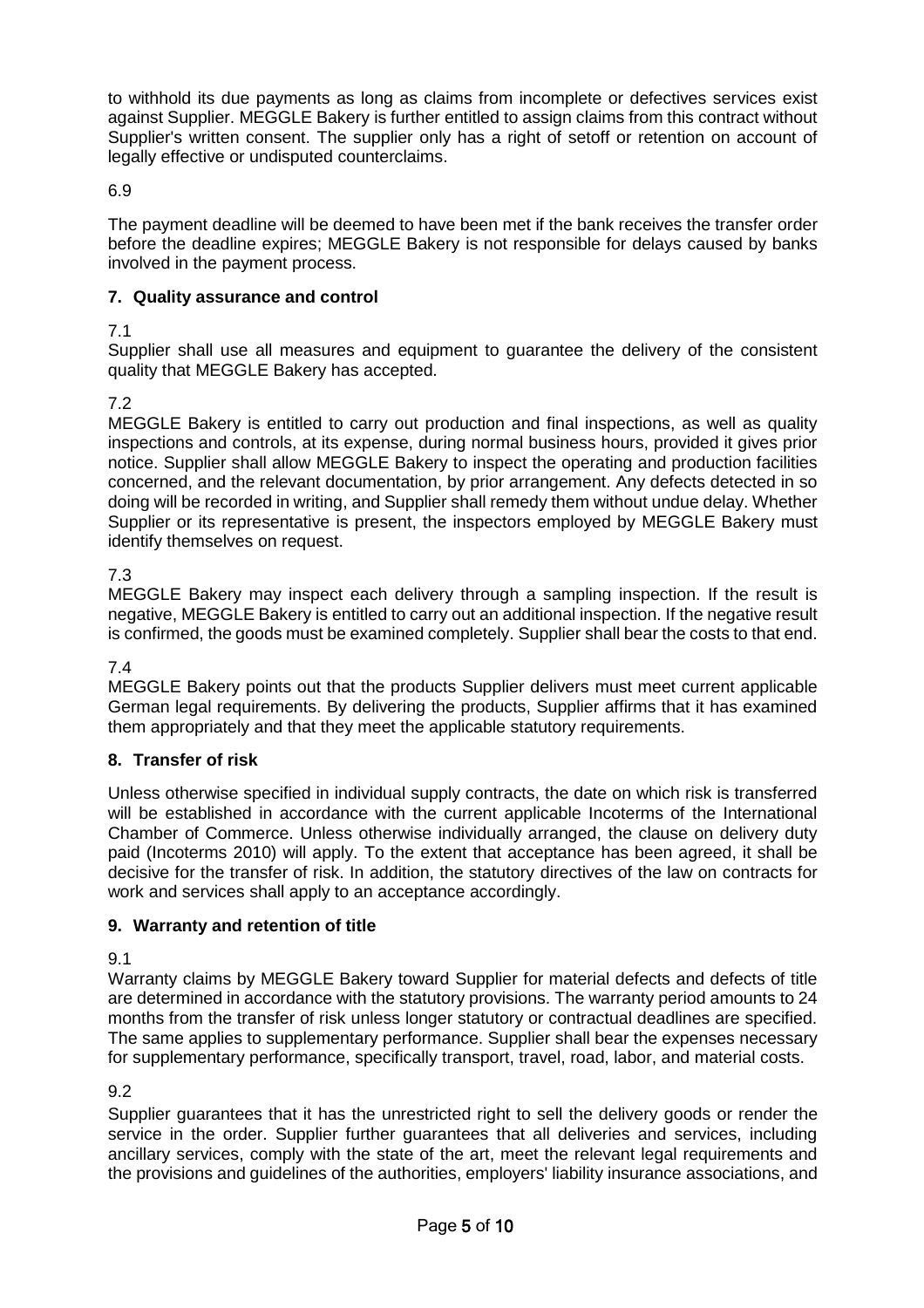trade associations, especially regarding occupational safety, accident prevention, and technical equipment, and that the required protective devices and user instructions will be provided. In particular, foodstuffs and all raw materials and auxiliary materials must comply with the applicable provisions under food laws, as well as special requirements, in terms of their composition, quality, packaging, and declaration.

## 9.3

Supplier warrants that it fully owns all the items subject to the orders and that no other thirdparty rights (such as rights of lien, other creditor positions arising from assigned claims or other credit securities, sale of receivables, hire-purchasing, conditional sale, etc.) stand in the way.

Assignment of the goods to MEGGLE Bakery must be unconditional and without regard for the payment of the price. But if MEGGLE Bakery accepts Supplier's offer for assignment with the condition of payment of the purchase price in the individual case, Supplier's retention of title shall expire no later than the payment of the purchase price for the supplied goods. In the regular course of business, MEGGLE Bakery shall remain authorised to resell the goods with advance assignment of the claims resulting herefrom even before payment of the purchase price (alternatively validity of the simple retention of title and that extended to resale). Thus, all other forms of retention of titles have been ruled out in this way, in particular a retention of title which has been extended, forwarded and extended to further processing.

## 9.4

If the delivery or service is defective (including wrong or short supply as well as improper assembly, defective instructions for assembly, operation or use), MEGGLE Bakery has a claim against Supplier to either having the defect remedied, or a defect-free item delivered, at no charge. Subsequent performance shall also include dismantling of the defective goods and repeated installation to the extent that the goods have been installed in or attached to another object in accordance with their nature and their purpose; MEGGLE Bakery's statutory claim to reimbursement of expenditure in this regard shall remain unaffected. Supplier shall bear the costs necessary for the purpose of examination and subsequent performance even if it is seen that no defect actually existed. MEGGLE Bakery's liability for damages in the event of an unjustified request for remedying of defects shall remain unaffected; to this extent, MEGGLE Bakery shall however only be liable if it was known or was not known due to gross negligence that no defect existed. If MEGGLE Bakery makes no express declaration, Supplier shall provide the kind of subsequent performance, after-work of replacement delivery chosen by MEGGLE Bakery within 14 days of receiving notice of the defect. In special circumstances (e.g. jeopardising operational safety, particular urgency, impending occurrence of disproportionate damage), or if a period for supplementary performance set by MEGGLE Bakery expires without result, no setting of a period shall be necessary. In addition, we are entitled to reduce the purchase price or to withdraw from the contract in accordance with statutory directives in the event of a defect in quality or title. Furthermore, we have a claim to damages and reimbursement of expenditure in accordance with the statutory directives.. Supplier shall bear the burden of proving it is not responsible for the defect/damages.

### 9.5

The obligation for MEGGLE Bakery to inspect or give notice of defect under Sec. 377 of the German Commercial Code (HGB) shall apply with the following proviso: the inspection obligation is limited to defects which are open at a control of incoming goods with external examination, including the supply papers (e.g. transport damage, wrong and short supply). To the extent that acceptance has been agreed, no inspection obligation shall exist. Notwithstanding our inspection obligations, our complaint (notification of defects) shall in any case be deemed without delay and in good time if it is dispatched within 10 working days of discovery , or for obvious defects, from supply.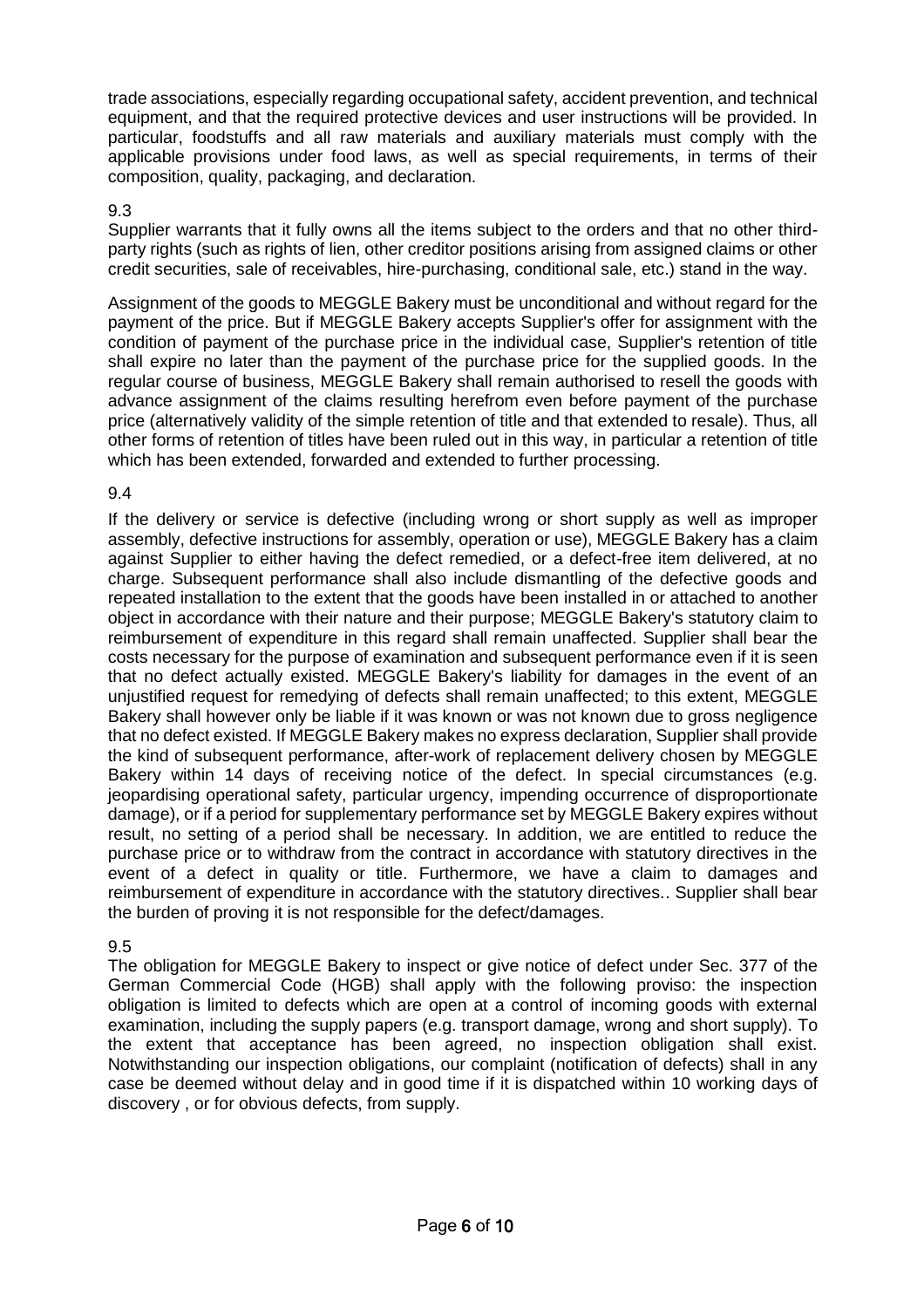# **10. Withdrawal from the contract**

10.1

MEGGLE Bakery may withdraw from the contract if Supplier requests that insolvency proceedings be initiated against Supplier's assets, if such proceedings are initiated, or such proceedings are rejected due to lack of assets.

10.2

MEGGLE Bakery may also withdraw if individual enforcement measures are taken against Supplier.

10.3

Otherwise, the statutory regulations governing withdrawal remain unaffected.

## **11. Product liability, insurance**

11.1

If Supplier is responsible for a product defect, Supplier shall indemnify MEGGLE Bakery against third- party claims for damages to the extent that the cause lies in Supplier's sphere of power and organization and Supplier is liable in the external relationship. As part of Supplier's obligation to indemnify, it shall assume all costs and expenses (specifically those under Sections 683 and 670 BGB and Sections 830, 840, and 426 BGB) resulting from or in connection with a third-party claim, including the costs of recall campaigns by MEGGLE Bakery and the costs of representation by an attorney. MEGGLE Bakery shall inform Supplier about the content and extent of any recall campaign to be carried out, enable Supplier to cooperate adequately, and exchange information with Supplier about how to carry out that campaign effectively; this is unnecessary if it is impossible or unreasonable to inform Supplier, or for Supplier to participate, especially due to a special need for urgency. Further-reaching statutory claims remain unaffected.

11.2

Supplier shall take out adequate and customary insurance against those risks. Therefore, during the existing contractual relationship Supplier shall at all times hold product liability insurance with an adequate minimum coverage sum of 15 million euros per incident of personal injury or damage to property, which also covers the costs of recall campaigns. Furthermore, Supplier shall ensure that the product liability insurance also covers claims that do not arise or become known until the contract has ended, but whose cause lies in the contractual relationship. Supplier shall inform MEGGLE Bakery of any circumstances (including other thirdparty claims of recourse) which could make it impossible to fully exhaust the aforementioned minimum cover sum in the event of a claim arising in favor of MEGGLE Bakery. Any further claims for damages remain unaffected.

11.3

MEGGLE Bakery shall be liable under statutory provisions for damages due to injury to life, limb or health, or due to intent or gross negligence on the part of MEGGLE Bakery or one of its legal representatives or vicarious agents, and for damages falling under a guarantee or assurance granted by MEGGLE Bakery. In the event of ordinary negligence, MEGGLE Bakery shall be liable only for compensating for damages that are foreseeable and typical of this type of contract and for breaches of material obligations (an obligation is "material" if it makes execution of the contract possible in the first place and the contracting parties may rely on its being complied with) by MEGGLE Bakery or one of its legal representatives or vicarious agents. Otherwise, liability is excluded to the extent permitted by law.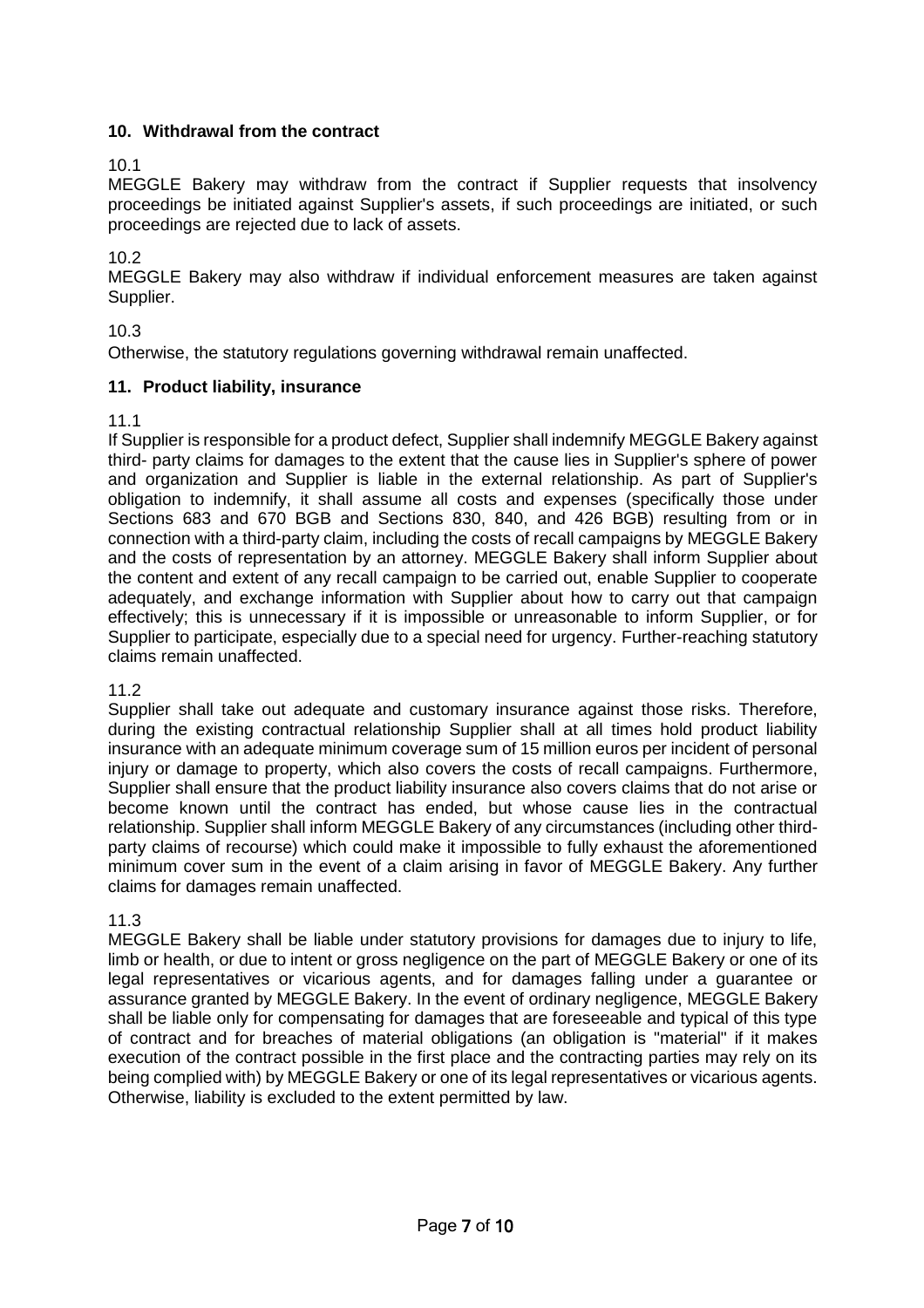## **12. Protective rights**

Supplier guarantees that its delivery will breach no third-party rights. If third parties assert claims against MEGGLE Bakery in this regard, Supplier shall indemnify MEGGLE Bakery from all claims resulting therefrom without undue delay at first request, and defend against those claims. That obligation to indemnify also applies to all expenses that MEGGLE Bakery necessarily incurs from or in connection with the claims asserted by a third party. This also includes the costs for representation by an attorney. Supplier shall take out adequate and customary insurance against those risks. That liability will not apply insofar as Supplier has manufactured the delivered goods in accordance with drawings or samples provided by MEGGLE Bakery, or other similar descriptions or orders, and does not know, or, in the context of the products it has manufactured, cannot know, that protective rights are being breached. Supplier is responsible for ensuring that no patents or other protective rights of third parties will be breached by its delivery and MEGGLE Bakery's utilization of that delivery. Supplier shall at first request indemnify MEGGLE Bakery and its buyers from all claims arising from the use of such protective rights.

## **13. Storage/ownership**

Any material provided will remain MEGGLE Bakery's property. It must be stored separately as such, and may be used only for orders from MEGGLE Bakery. Supplier shall be liable for any reduction in value or loss, regardless of culpability. The items manufactured with the material MEGGLE Bakery has provided will remain MEGGLE Bakery's property in their respective state of production. Processing, blending or combination (further processing) by Supplier of material provided shall be done on MEGGLE Bakery's behalf. The same shall apply to further processing of the supplied goods by MEGGLE Bakery. The purchase price includes the cost of storing the items and materials kept for MEGGLE Bakery.

## **14. Assurance**

Supplier guarantees that it will meet at all times the statutory prerequisites for filling the orders assigned to it, and specifically that it or the subcontractors it employs:

a) Do not act in any manner inconsistent with the rights stated in the "Convention of the Rights of the Child." This also includes Article 32 therein, which requires, among other things, that a child (under 14 years old) is protected from performing any work that would probably be dangerous or impair its education, upbringing or health, or damage its physical, mental, intellectual, moral, or social development.

b) Employ foreign employees from third countries (non-EU or -EEA countries) only if they have the necessary work permits, and ensure that personnel hold the prescribed documents (residence permit, work permit) in the original and, if necessary, with an official certified copy in German.

c) Must present the documents named in b) on request by MEGGLE Bakery or its contractual partners.

d) Use only employees who hold the necessary qualifications.

e) Comply with the code of conduct of the amfori Business Social Compliance Initiative (BSCI), as amended at the time, as a minimum social standard. In addition, it must ensure that any possible upstream suppliers comply with this BSCI code of conduct. The current BSCI code of conduct is available on the www.amfori.org homepage.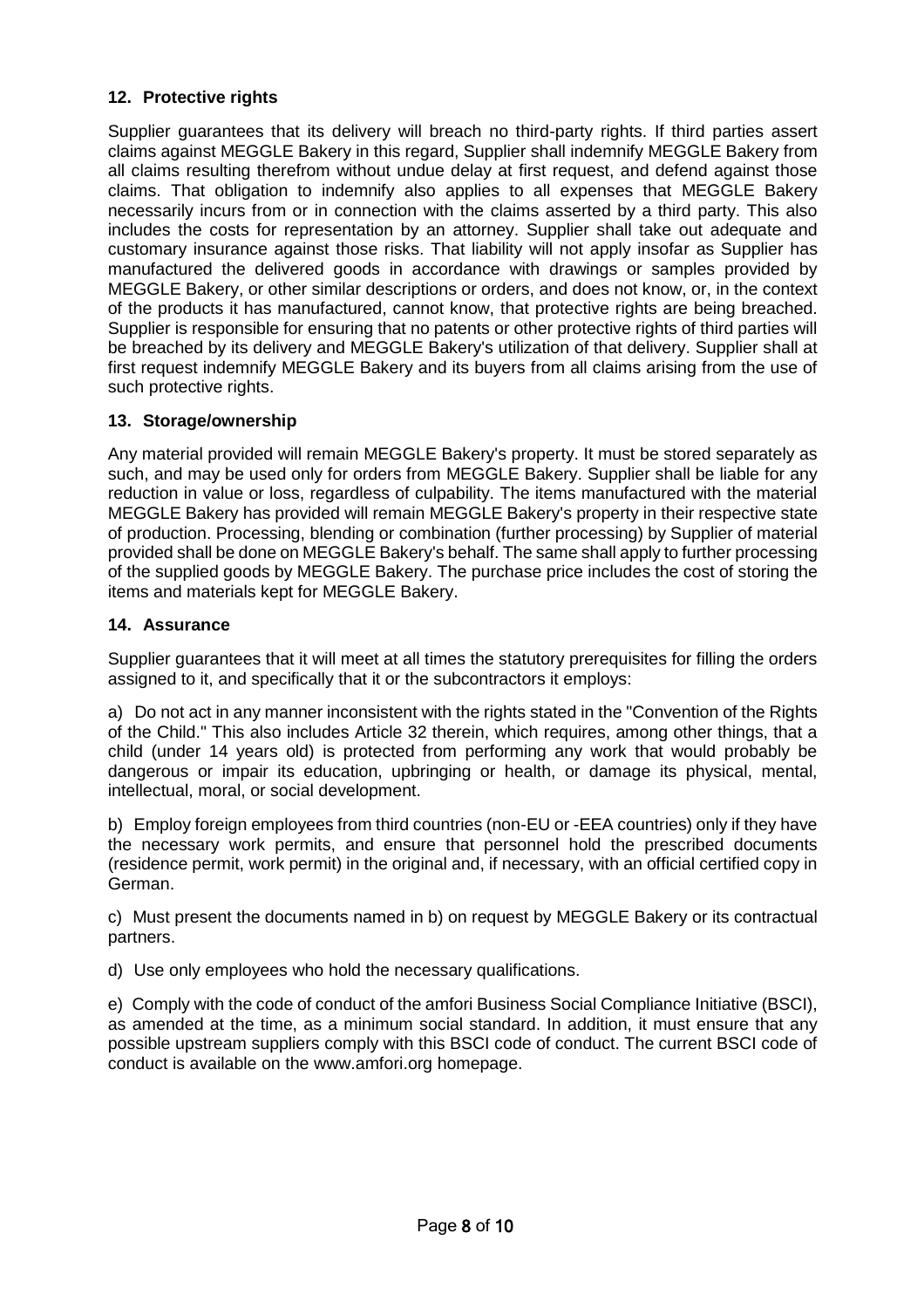## **15. Nondisclosure**

15.1

Supplier shall treat orders from MEGGLE Bakery and all associated commercial and technical details as business secrets. In particular, Supplier shall not disclose any documents or information it receives from MEGGLE Bakery. Those may be disclosed to third parties only with MEGGLE Bakery's express written consent. The nondisclosure obligation also extends to personal data. The nondisclosure obligation will also survive the contract's fulfillment or failure; it will expire if and insofar as the information in the documents provided becomes generally known. Any third parties whom Supplier uses to fulfill the contractual obligations must be obligated accordingly. If those obligations are breached, MEGGLE Bakery may demand immediate withdrawal and assert claims for damages.

## 15.2

After the contract ends, Supplier may not use the knowledge obtained from MEGGLE Bakery to manufacture competing products. This applies to every direct and indirect activity. A "competing product" means any article that corresponds to or is comparable with the articles in the order.

## 15.3

For every instance of a breach against the obligations named in items 15.1 and 15.2, Supplier shall pay MEGGLE Bakery a contractual penalty to be determined by MEGGLE Bakery at its reasonable discretion (Sec. 315 BGB), which must be reviewed by the competent local or regional court if its reasonableness is disputed. Any contravention will be deemed a separate breach under exclusion of the plea of connection with any previous act of contravention. MEGGLE Bakery's right to assert damages beyond that remains unaffected.

## **16. Duties upon contract termination**

### 16.1

When the contractual relationship ends, each contracting party shall return the other party's property to it.

16.2

After the contract ends, Supplier shall immediately return all available items, such as drawings, specifications, work documents, samples, etc., provided by MEGGLE Bakery.

16.3

Supplier shall notify MEGGLE Bakery of any unpaid receivables within 14 days after notice of termination, cancellation or withdrawal is received, or after the contract ends. Notifications after that period entail no legal claim.

# **17. Final provisions**

# 17.1

The laws of the Federal Republic of Germany apply. The provisions of the UN Convention on Contracts for the International Sale of Goods and legal standards referring to other legal systems will not apply.

# 17.2

Side agreements and amendments must be made in writing to be effective; this also applies to any cancellation of the requirement for written form.

# 17.3

The place of fulfillment is Wasserburg. The court of jurisdiction for any disputes arising from or in connection with the contractual relationship between MEGGLE Bakery and Supplier is Traunstein Regional Court, provided Supplier or other party to the contract is a merchant, a legal entity under public law, or a special fund under public law.